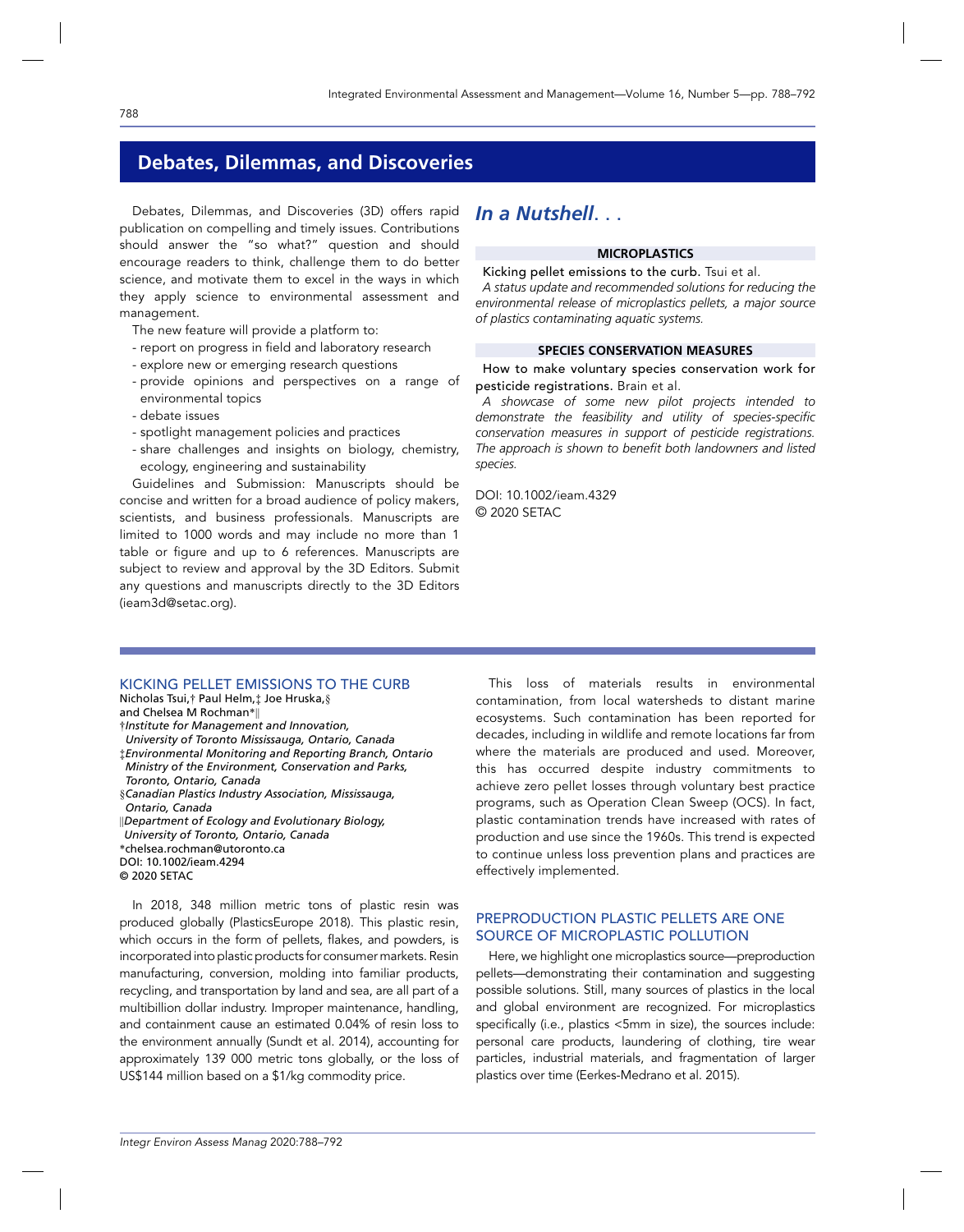

Figure 1. Sources and fate of industrial microplastics. Facility operations, transport, and transfer processes can directly release pellets and waste fragments into stormwater channels, sewers, and waterways. The inset chart highlights microplastics data collected in a freshwater stream from June to August 2019.

Preproduction pellets have been frequently reported as plastic debris items around the Great Lakes (Zbyszewski et al. 2014). Intending to translate locally relevant results to local industries, we examined pellet loss in a Great Lakes tributary that is 98% urbanized. This tributary, leading into Lake Ontario, receives runoff from 18 plastics-based companies in its 77  $km^2$  watershed (according to listings in ThomasNet [2019]). Using a 368 µm mesh net, we collected 3 wet- and 4 dry-weather flow grab samples downstream of industrial discharges from June to August 2019. The captured microplastics particles were sieved into 1 to 5 mm size fractions, identified under a microscope, counted, and categorized (e.g., pellets, fragments, foam, rubber, film, or spheres). A subsample (i.e., 10% of the total samples) was analyzed via Fourier transform infrared spectroscopy (FTIR) to confirm visual identification and assess polymer types.

Our primary interest was pellets and industriallycharacterized fragments as signatures of plastics industry losses. For these 2 categories, 146 industrial microplastic particles (i.e., 88 pellets and 58 fragments [Figure 1]) were collected from a total of 890 particles, most of which were collected during wet weather (i.e., 99% of pellets and 59% of fragments). The concentrations of pellets and fragments ranged from 0.06 to 43 particles/m−3, and all particles selected for FTIR analysis were confirmed to be synthetic-71% polyethylene, 22% polypropylene, and 3% polystyrene. This exemplifies how stormwater locally transports materials from plastics facilities into the environment and is consistent with contamination reports in the Great Lakes region, Canada, North America, and globally.

## PREVENTING PELLET AND RESIN EMISSIONS AT **SOURCE**

The G7 Ocean Plastics Charter, signed in 2018, pledges to identify microplastic contamination sources and "prevent leakage of plastics into the marine environment from all sources" (ECCC 2018). In Canada, a Strategy on Zero Plastic Waste is being developed. The industry has recognized its stewardship role in preventing pellets and product losses, with 47 plastics industry associations around the world signing a declaration to find marine litter solutions. As part of efforts to address marine litter, plastic industry associations promote OCS, an example of an environmental management system in which companies implement voluntary best management practices to achieve zero pellet loss. Of the 60 000 facilities operating in Europe, only 500 are pledged to OCS, indicating that a voluntary approach alone may not sufficiently ensure the broad adoption of the program. This low participation trend extends to the local Lake Ontario watershed, where only 3 of the 18 companies within its boundaries had pledged to OCS. The only regulatory action specific to preproduction pellets we know of is in California (i.e., Assembly Bill 258), which regulates commercial facility discharge. Based on decades of contamination, we suggest that broader-scale initiatives are warranted to enhance the adoption of best management practices at all relevant facilities.

We suggest an approach that is not foreign to other industries with environmental emissions: interception at the source. For example, food service establishments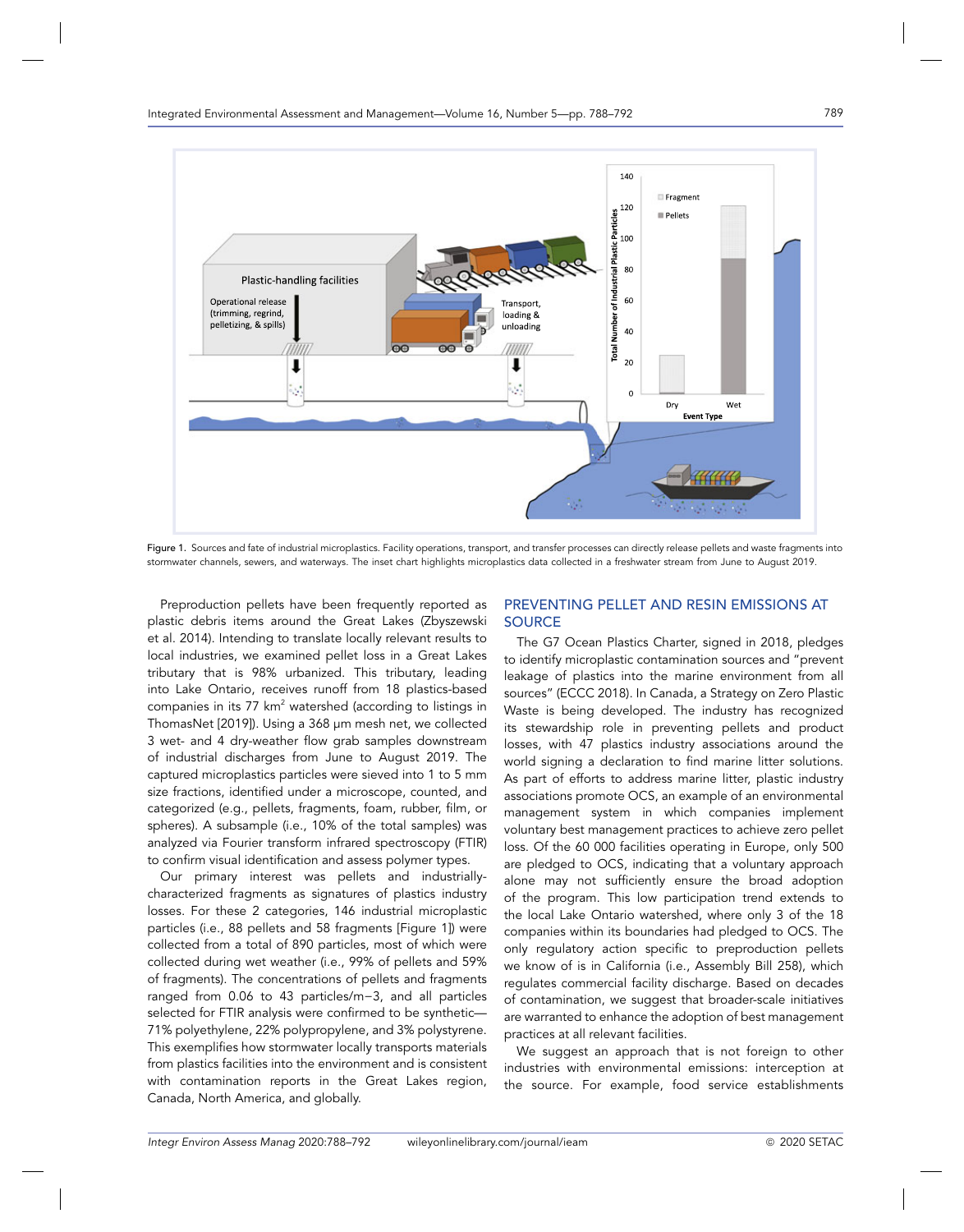install grease traps to prevent fats, oils, and grease from entering pipes (USEPA 2012). Similarly, facilities storing petroleum above ground or underground, such as gas stations, are also required to install oil-water separators to prevent fuel release into the environment (USEPA 2013). Likewise, facilities handling microplastics and producing microplastics debris should undertake actions that ensure plastics are isolated and captured before any facility discharges enter local watersheds, lakes, and oceans. One method for solving this issue may be installing low-cost catch basin filters near pellet transfer and storage locations, grinding operations, etcetera, thereby preventing pellets and plastics debris from being swept into stormwater drains. For example, a New Zealand-based company, Medical Plastics, which uses such a filter (i.e., LittaTrap), successfully prevented annual losses of an estimated 220 000 pellets. These filters provide companies with a feasible solution to "backstop" microplastics emissions into waterways, while they work to prevent losses and spills caused by operating procedures.

Using simple, easy-to-implement solutions provides opportunities for businesses to further direct their efforts toward greater stewardship, the prevention of plastics emissions into the environment, and any associated cleanup and operational costs. Businesses and governments can collaborate to enhance the implementation of best management practices, document success stories with data, and provide momentum for larger-scale changes. Implementing interception at the source could divert billions to trillions of pellets from the environment, thereby ensuring that they stay within their industries where they belong.

*Acknowledgment*—We thank the MECP researchers who helped in the field, the Rochman lab researchers for guidance regarding laboratory analysis, and the University of Toronto Master of Science in Sustainability Management program and the University of Toronto Trash Team for their support. This work would not have been possible without the active collaboration of local stakeholders, specifically, the Ontario Ministry of the Environment, Conservation and Parks, and the Canadian Plastics Industry Association.

#### **REFERENCES**

- [ECCC] Environment and Climate Change Canada. 2018. G7 ocean plastics charter. 3 p. [accessed 2019 Aug 23]. https://www.canada.ca/content/ dam/eccc/documents/pdf/pollution-waste/ocean-plastics/Ocean%20 Plastics%20Charter\_EN.pdf
- Eerkes-Medrano D, Thompson RC, Aldridge DC. 2015. Microplastics in fresh-water systems: A review of the emerging threats, identification of knowledge gaps and prioritisation of research needs. *Water Res* 75:63–82.
- PlasticsEurope. 2018. Plastics—The facts 2018. An analysis of European latest plastics production, demand and waste data. 60 p. [accessed 2019 Aug 23]. https://www.plasticseurope.org/application/files/6315/4510/9658/ Plastics\_the\_facts\_2018\_AF\_web.pdf
- Sundt P, Schulze PE, Syversen F. 2014. Sources of microplastic-pollution to the marine environment (MEPEX). Documents/publikasjoner M-321. 108 p. [accessed 2019 Oct 18]. https://www.miljodirektoratet.no
- Thomasnet. 2019. Product sourcing and supplier discovery platform. [accessed 2019 May 15]. https://www.thomasnet.com/
- [USEPA] United States Environmental Protection Agency. 2012. National pretreatment program—Controlling fats, oils, and grease discharges from food service establishments. EPA-833-F-12-003. 5 p. [accessed 2019 Aug 23]. https://www3.epa.gov/npdes/pubs/pretreatment\_foodservice\_fs.pdf
- [USEPA] United States Environmental Protection Agency. 2013. Oil and water separators. SPCC guidance for regional inspectors. 24 p. [accessed 2019 Aug 23]. https://www.epa.gov/sites/production/files/2014-04/documents/ 5\_owseparators\_2014.pdf
- Zbyszewski M, Corcoran PL, Hockin A. 2014. Comparison of the distribution and degradation of plastic debris along shorelines of the Great Lakes, North America. *J Great Lakes Res* 40(2):288–299.

## HOW TO MAKE VOLUNTARY SPECIES CONSERVATION WORK FOR PESTICIDE REGISTRATIONS

Richard A Brain,\***†** Ya-Wei Li,‡ Tony Burd,**†** Roger R Wolf,§ Paul Buttner, and Trey Cooke# **†** *Syngenta Crop Protection, LLC, Greensboro, North Carolina, USA* ‡*Environmental Policy Innovation Center (EPIC), Washington, DC, USA* §*ISA Research Center for Farming Innovation, Ankeny, Iowa, USA || California Rice Commission, Sacramento, California, USA* # *Delta F.A.R.M., Stoneville, Mississippi, USA* \*richard.brain@syngenta.com DOI: 10.1002/ieam.4310 © 2020 SETAC

For decades, potential impacts to threatened and endangered ("listed") species from oil, gas, forestry, and mining industry sectors have been successfully addressed, in many cases through avoidance, minimization, and offset measures tailored to those species (Arlidge et al. 2018). Could those types of measures also apply to pesticides? In concept, yes, but generally, the potential impacts posed by pesticide uses are far more spatially diffuse, temporally variable, and ecologically dynamic in comparison to those posed by the aforementioned industries, which tend to be more discrete and tractable in nature. Not surprisingly, from a purely geospatial perspective, the footprint of the collective ranges for all 1012 currently listed species in the conterminous United States (of the total 1678 listed species), overlaps with US "cropland" area in its entirety, highlighting the scope of the issue (Figure 1A). Necessarily, applying species-specific conservation measures to pesticides will require new policies and processes (Heinen 1995); however, given the current challenges of evaluating potential pesticide risks as required under Section 7 of the Endangered Species Act (ESA 1973), species-specific measures are an approach worth pursuing.

Such a conservation approach is currently being piloted among a partnership of local landowners, several grower associations, federal agencies, and a manufacturer of agrochemicals (participants are listed in the *Acknowledgment* section). The goal of the partnership is to advance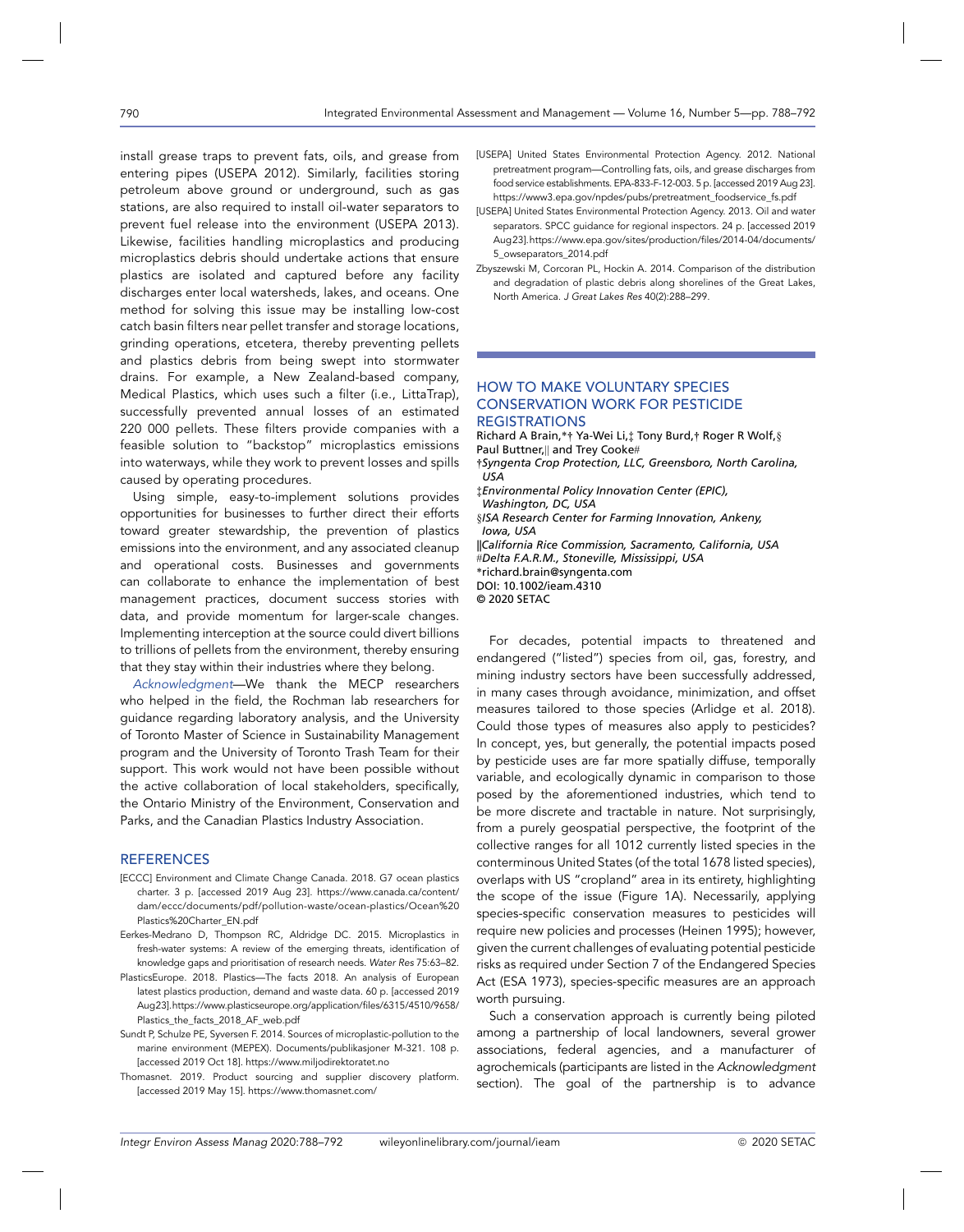

Figure 1. Geospatial overlay of federally listed (threatened and endangered) species range relative to cultivated cropland in the conterminous United States generated using the Federal Insecticide, Fungicide, and Rodenticide Act (FIFRA) Endangered Species Task Force (FESTF) GOPHER tool (A) and examples of pilot species conservation efforts, including tagging fish in a rice paddy in California (B), completion of an off-channel oxbow in Iowa (C), and installation of a low-grade weir to prevent sediment loading from runoff in Mississippi (D); locations indicated with stars.

conservation efforts (e.g., habitat establishment, restoration and development of on-farm conservation plans consisting of best management practices to address water quality, irrigation management, pesticide application, and listed species education) in Mississippi, Iowa, and California for several listed species, including the pondberry, fat pocketbook mussel, rabbitsfoot mussel, Topeka shiner, rusty patched bumble bee, and Chinook salmon. These pilot projects are intended to demonstrate the feasibility and utility of species-specific conservation measures, benefiting both landowners and listed species (Figures 1B, 1C, and 1D). Although challenges pertaining to scaling, implementation, monitoring, and other issues remain, to date the collective stakeholder engagement and effort is a good start.

Programmatically, how would species-specific conservation work for pesticide risk evaluations? First, the potential risks of pesticides to listed species would need to be identified accurately and realistically, so that it is clear which conservation measures are needed. Second, stake-holder engagement would need to be pragmatic, local, diverse, and collectively focused on harmonizing listed-species protection with agricultural production. Third, the outcomes of the conservation

measures would need to be measurable, transparent, and documented. Moreover, for species-specific conservation to work on or proximal to America's farmlands, a mechanism for incentivizing grower participation would be necessary.

For species-specific conservation to be viable, implementable, and effective for pesticides, corresponding "risks" to species in question need to be defined as accurately as possible. If risk predictions are too coarse, the result will likely be a proliferation of Type I errors, or false positive effects on species (Brain et al. 2015), making it infeasible to target conservation measures where risks may exist. Pipelines, forestry, mining, and many infrastructure projects are often able to avoid this problem because their footprint is better defined by being geographically explicit. Without accurate and explicit definition of potential risks, imprecision and subjectivity could undermine implementation. In particular, improved range maps for ESA-protected species to more precisely define where species are likely to occur (USFWS 2019) are necessary. For example, the current county-level resolution maps for many species are inadequate for applying species-specific conservation measures to pesticides. At the same time, better information pertaining to where and when